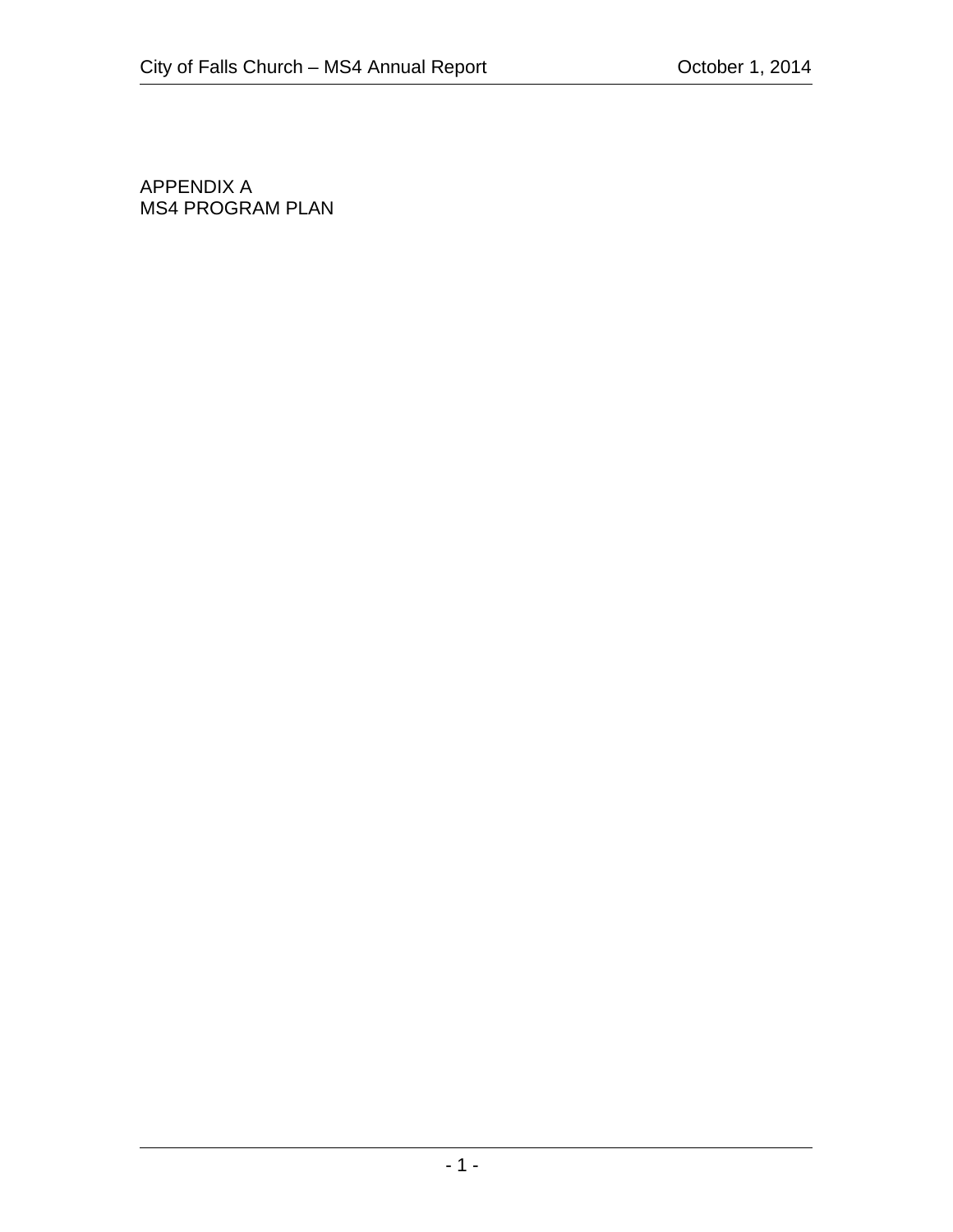

## **Virginia Stormwater Management Program MS4 Program Plan City of Falls Church, Virginia July 1, 2013 Amended June 30, 2014**

## **Introduction**

On July 1, 2013, the City of Falls Church was granted coverage under Virginia's General Permit for Stormwater Discharges from Small Municipal Separate Storm Sewer Systems (MS4s) through the acceptance of the City's Registration Statement and accompanying stormwater management plan by the Virginia Department of Environmental Quality. The City's current Program Plan was initially an extension of the July 2009 Program Plan but has been updated to meet the scheduled requirements in Table 1 of 9VAC25-890-40. The current General Permit is set to expire on June 30, 2018.

The General Permit requires the City to address six minimum control measures designed to ensure the elimination of stormwater pollution to the maximum extent practicable (MEP). The six minimum control measures include:

- ♦ Public Education and Outreach on Stormwater Impacts;
- ♦ Public Involvement/Participation;
- Illicit Discharge Detection and Elimination;
- ♦ Construction Site Stormwater Runoff Control;
- ♦ Post-Construction Stormwater Management in New Development and Redevelopment; and
- ♦ Pollution Prevention/Good Housekeeping for Municipal Operations.

The City's approved plan addresses the six minimum control measures, as required, with a series of best management practices (BMPs), along with implementation timelines, measurable goals, responsible entity(ies) for implementation, and reporting requirements. Over past permit years, the City has successfully implemented numerous BMPs as part of its ongoing stormwater management program, as documented in the annual reports submitted to the permitting authorities.

This document represents the City's plan to comply with existing requirements and the required updates listed in 9VAC25-890-40 and are being submitted with the City's Annual Report for continued coverage under the current General Permit.

For each minimum control measure, the City has identified a series of BMPs, including the necessary documents, responsible party(ies), the objective/expected results, measurable goals, schedules and timelines for implementation, and the method utilized to determine the BMP's effectiveness. This document is organized into seven sections corresponding to the requirements for submission. The first section details the administrative BMPs of reevaluating the program once the reissued General Permit becomes effective. The next six sections describe the BMP regimen for each of the six minimum control measures.

.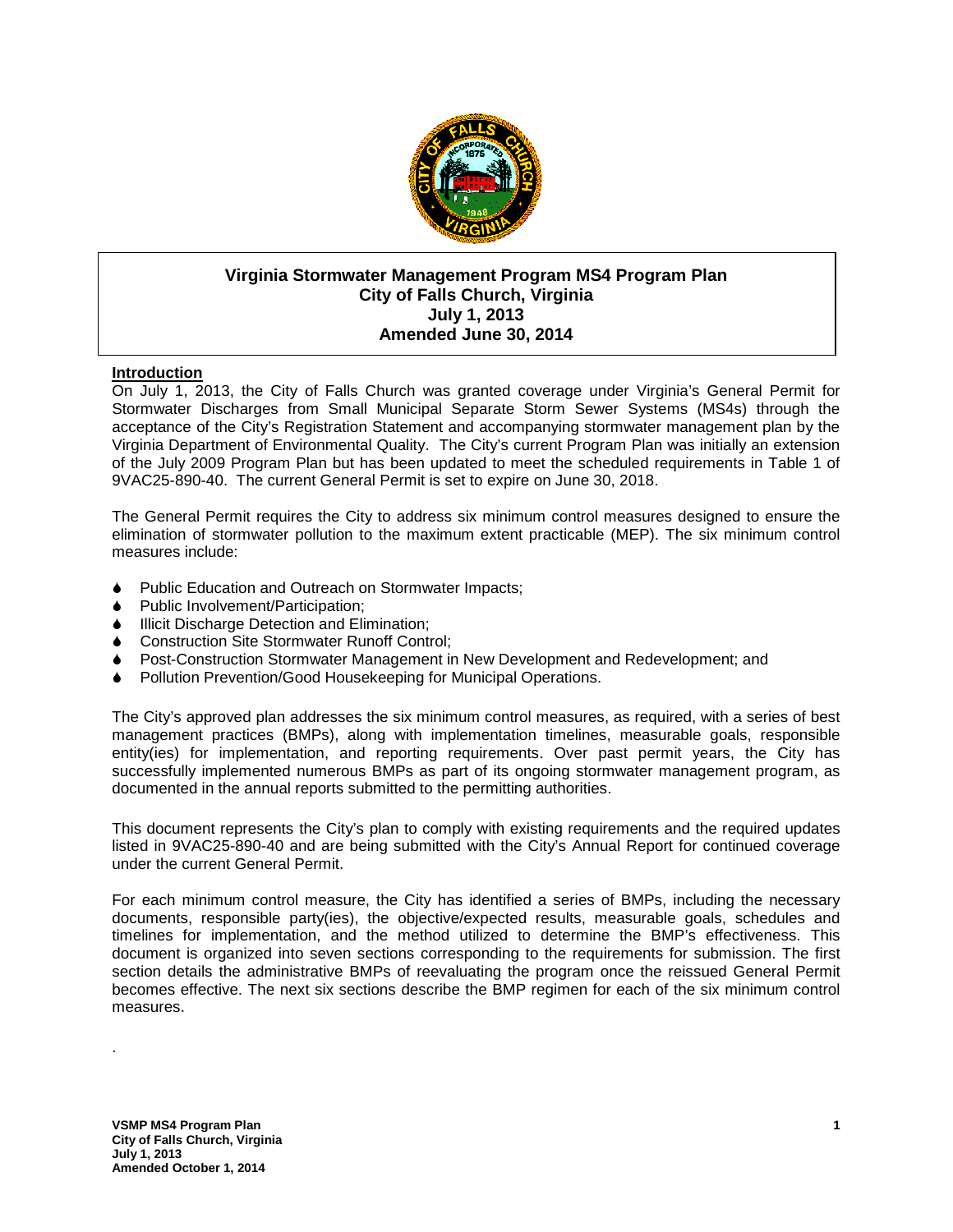## **Program Administration**

The City of Falls Church, Virginia (the City) will update and where necessary provide additional schedules to implement its MS4 Program and MS4 Program Plan including its best management practices (BMPs) and measurable goals in order to meet any new requirements included in the new General Permit for Discharges from Small Municipal Separate Storm Sewer Systems.

The City defines its MS4 Program Plan as its Registration Statement for Coverage under the General Permit for Discharges from Small Municipal Separate Storm Sewer Systems, approved by DEQ on July 1, 2013 and all documents, policies, procedures specified directly and those documents, policies, procedures necessary to implement all specified programs listed in the registration statement. The City realizes this is an ongoing process that must be evaluated and maintained throughout the permit cycle.

### **Necessary Documents:** Updated Copy of this MS4 Program Plan, Annual Reports

**Responsible Party:** The City's MS4 Program is administered through the Department of Public Works. The Director is responsible for developing the updated MS4 Program Plan. The City Manager is responsible for providing the appropriate certification to any documents.

**Objective/Expected Results:** To maintain a consistent, compliant, and effective MS4 stormwater management program that considers the City's stormwater quality, level of service to City residents and businesses, and adheres to the City's environmental expectations.

#### **Measurable Goals:**

- 1. Annually review the MS4 Program Plan for program compliance and appropriateness of BMPs. Update as needed.
- 2. Submit an updated copy of this MS4 Program Plan to the Virginia Department of Environmental Quality in compliance with the schedule included in the General Permit.
- 3. Submit an annual report for the reporting period of July 1 through June 30 to DEQ by the following October 1. Each report shall include updates to the MS4 Program Plan completed during the reporting cycle.
- 4. Maintain records of documents pertaining to MS4 Program Plans for at least three years. Copies of such records will be made available to the public upon specific request. A copy of the most current MS4 Plan and supplemental annual reports will be posted on the City's website.

#### **Schedule and Evaluation:** Ongoing **Items Needed for the Annual Report:**

- 1. Summary cover letter discussing current status of MS4 Program and, if needed, modifications to the MS4 Program Plan as required
- 2. Updated MS4 Program Plan, if needed

**Method Utilized to Determine Effectiveness:** Effectiveness will be determined by the outcomes of the assessment and the diagnosis of any gaps in the City's MS4 program as a result of annual selfevaluation. The City will also rely on Virginia DEQ review and approval of the MS4 Annual Report for feedback and confirmation of the City's intended actions in support of its MS4 Program Plan. In addition, the City will assess citizen feedback on its stormwater management program to determine whether the program is achieving what the City has proposed based on the BMP menu in the MS4 Program Plan.

## **MCM#1: Public Education and Outreach on Stormwater Impacts**

**BMP A.** Draft and publish stormwater management/water quality-related articles in the Falls Church News-Press or locally distributed publication, with at least one article covering the hazards associated with illegal discharges, improper disposal of pet waste, and one article encouraging stormwater retrofits. **Necessary Documents:** Articles for publication

**Responsible Party:** Department of Public Works

**Objective/Expected Results:** To inform the City's citizens and businesses on stormwater management/water quality issues and provide options demonstrating steps they can take to improve water quality in the City via print media.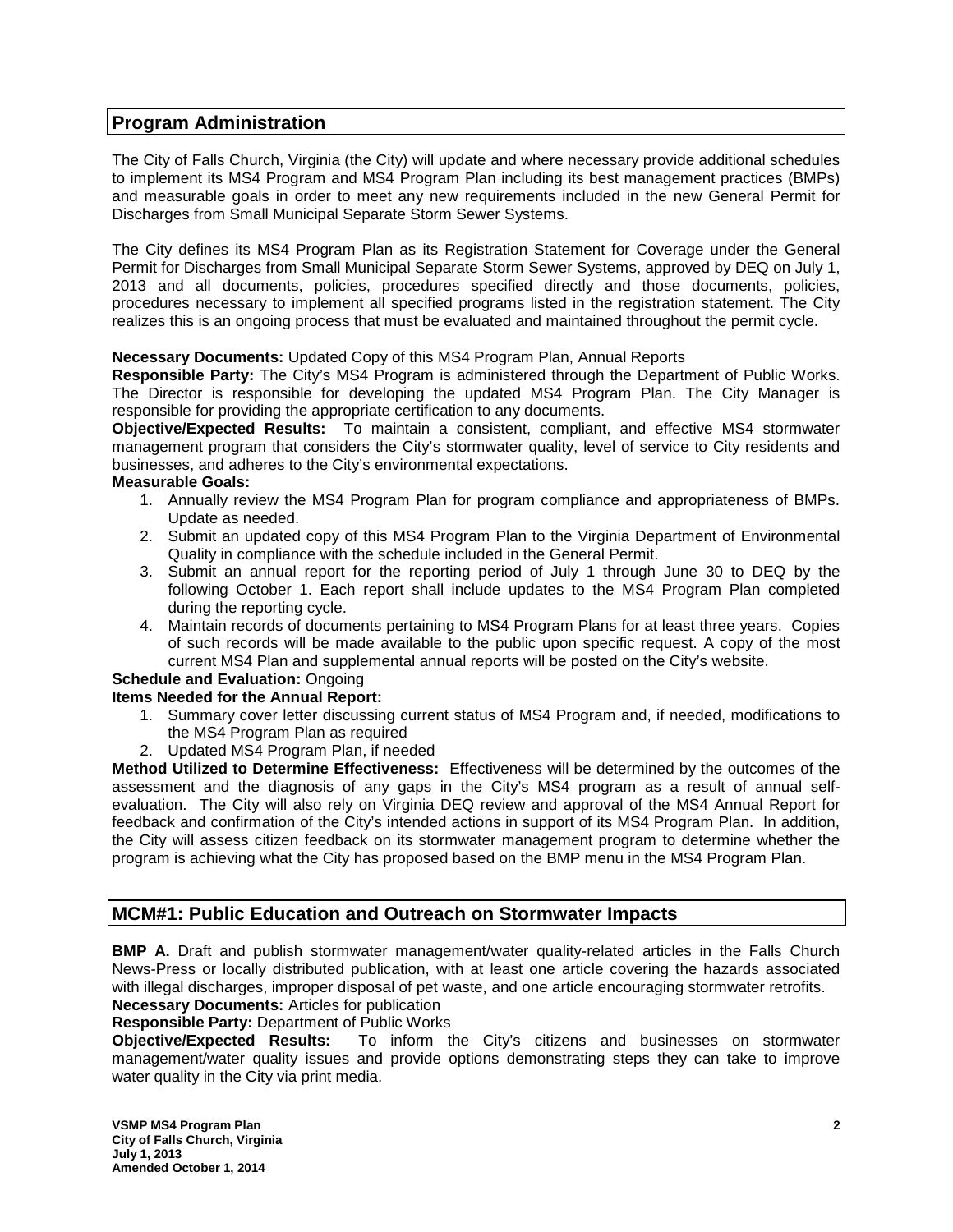**Schedule and Evaluation:** Beginning in PY1, the City of Falls Church will draft seasonal articles on water quality and/or stormwater management for publication in the Falls Church News-Press or locally distributed publication. The topics of these articles will track with the City's three high-priority water quality issue and may change as the City continues to evaluate topics and effectiveness.

**Measurable Goals:** In each permit year, the City will draft at least three articles for publication in the Falls Church News-Press or locally distributed publication.

**Items to be reported in annual report:** Title and subject of the articles published, including date of publication, the estimated number people reached, and an estimated percentage of the target audience reached to be included in an updated Education and Outreach Table.

**Method Utilized to Determine Effectiveness:** The City will track the distribution of the print media messages (i.e. document which articles ran in which publications and when) and document any noted changes recognizable inside the context of the MS4 program.

**BMP B.** Draft and publish stormwater management/water quality-related articles in the "Watershed News" section of the Department of Public Works online newsletter, The Falls Church Environment.

**Necessary Documents:** Articles for publication

**Responsible Party:** Department of Public Works

**Objective/Expected Results:** To inform the City's residents on stormwater management/water quality issues and provide options demonstrating steps they can take to improve water quality in the City via print media.

**Schedule and Evaluation:** Beginning in PY1, the City of Falls Church will draft one article on water quality and/or stormwater management for publication in The Falls Church Environment, which includes a circulation to 1,200 emails.

**Measurable Goals:** In each permit year, the City will draft one article for publication in The Falls Church Environment.

**Items to be reported in annual report:** Title and subject of the articles published, including date of publication, the estimated number people reached, and an estimated percentage of the target audience reached to be included in an updated Education and Outreach.

**Method Utilized to Determine Effectiveness:** The City will track the distribution of the messages (i.e. document web hits) and document any noted changes recognizable inside the context of the MS4 program.

**BMP C.** The City of Falls Church will post downloadable stormwater management and water quality information on the City's Internet web site (http://www.fallschurchva.gov). A priority will be given to the development and posting of materials with specifically targeted messages.

#### **Necessary Documents:** None.

**Responsible Party:** Department of Public Works, Engineering Division

**Objective/Expected Results:** To inform the City's constituents on stormwater management/water quality issues and provide options demonstrating steps they can take to improve water quality in the City via Internet media.

**Schedule and Evaluation:** Beginning PY1, ongoing through the permit period.

**Measurable Goals:** By the end of PY1, the City will have posted downloadable information on stormwater management and water quality on the City's Internet web site.

**Items to be reported in annual report:** Roster of materials posted, the number of website views, and an estimated percentage of the target audience reached to be included in an updated Education and Outreach Table.

**Method Utilized to Determine Effectiveness:** The City will develop targeted messages to address particular pollutants of concern or groups/industries whose activities/behavior may hinder surface water quality. The City will track the distribution of the messages (i.e. document web hits) and document any noted changes recognizable inside the context of the MS4 program.

**BMP D.** In conjunction with BMP C above, the City of Falls Church will include stormwater management and water quality information on the City's Internet web site [\(http://www.fallschurchva.gov\)](http://www.fallschurchva.gov/) in a second language. A priority will be given to the development and posting of materials with specifically targeted messages.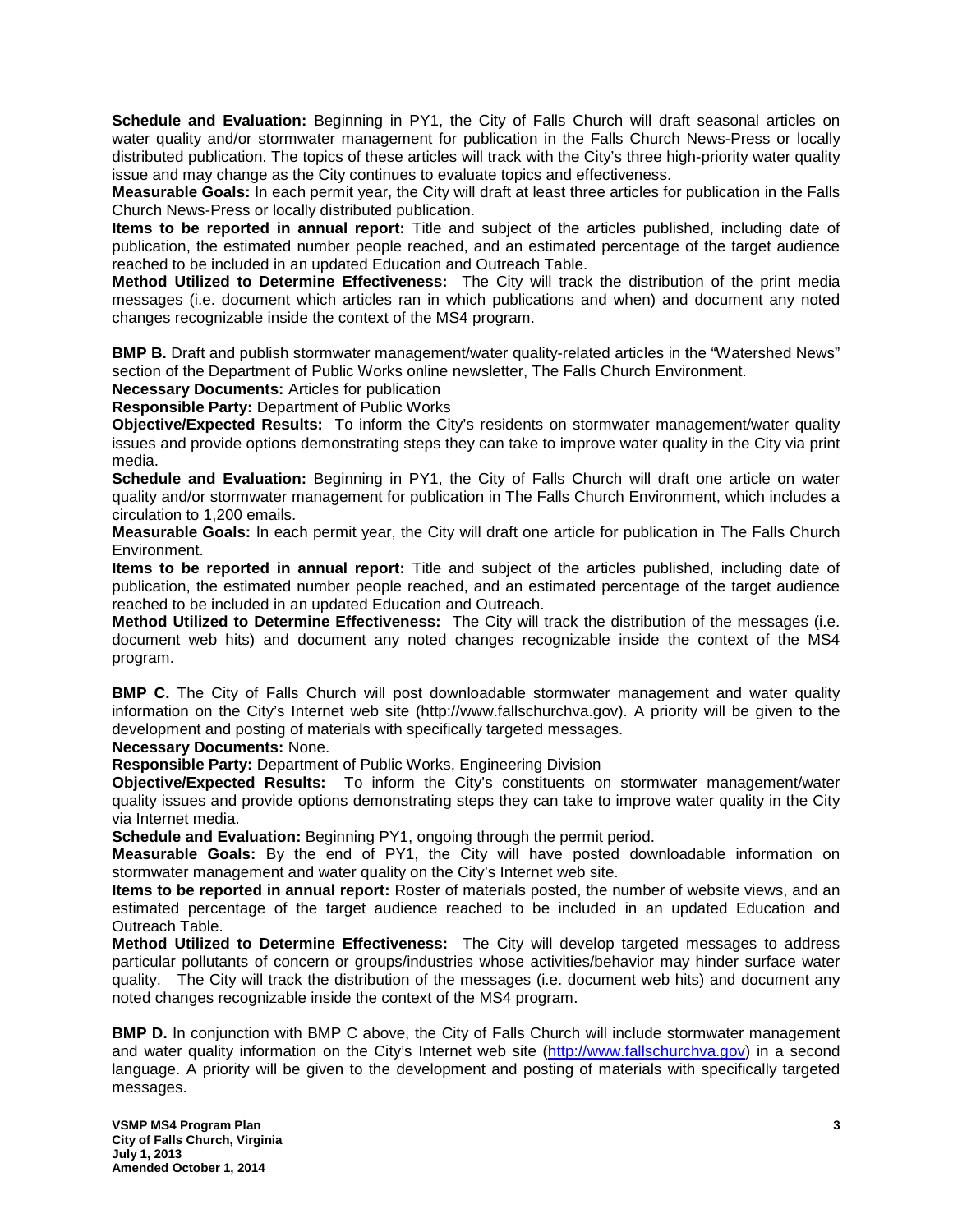**Necessary Documents:** None.

**Responsible Party:** Department of Public Works, Engineering Division

**Objective/Expected Results:** To inform the City's constituents on stormwater management/water quality issues and provide options demonstrating steps they can take to improve water quality in the City via Internet media.

**Schedule and Evaluation:** Beginning PY1, ongoing through the permit period.

**Measurable Goals:** By the end of PY1, the City will have developed and posted downloadable information on stormwater management and water quality on the City's Internet web site in a second language.

**Items to be reported in annual report:** Roster of materials posted, the number of website views, and an estimated percentage of the target audience reached to be included in an updated Education and Outreach Table.

**Method Utilized to Determine Effectiveness:** The City will develop targeted messages to address particular pollutants of concern or groups/industries whose activities/behavior may hinder surface water quality. The City will track the distribution of the messages (i.e. document web hits) and document any noted changes recognizable inside the context of the MS4 program.

**BMP E.** The City will develop targeted outreach material for pet owners on proper management of pet waste for the protection of water quality.

**Necessary Documents:** Document for publication

**Responsible Party:** Department of Public Works

**Objective/Expected Results:** To inform the City's pet owners on stormwater management/water quality issues and provide options demonstrating steps they can take to improve water quality in the City.

**Schedule and Evaluation:** Beginning in PY1, the City of Falls Church will develop one brochure for pet owners on proper management of pet waste for the protection of water quality and provide this material in both print and electronic format for posting to the City's Internet web site.

**Measurable Goals:** Develop and publish one brochure for pet owners on proper management of pet waste for the protection of water quality annually.

**Items to be reported in annual report:** Title of the brochure published, including date of publication, number of residents materials mailed to, and the percentage of the target audience reached to be included in an updated Education and Outreach Table.

**Method Utilized to Determine Effectiveness:** The City will track the distribution of the print publications (i.e. document the number of brochures distributed and where they were made available) and document any noted City policy or procedure changes recognizable inside the context of the MS4 program.

**BMP F.** Provide an opportunity for ongoing citizen input on stormwater management.

**Necessary Documents:** Report of water quality/stormwater management related inquiries via the City website.

**Responsible Party:** Department of Public Works, Office of Communications; City Manager's Office

**Objective/Expected Results:** Provide citizens access to the City of Falls Church Request Tracker (http://www.fallschurchva.gov/requesttracker.aspx) as an avenue to provide input on the City's MS4 Program.

**Schedule and Evaluation:** Ongoing

**Measurable Goals:** The City of Falls Church Request Tracker provides an opportunity for citizens to provide comments and feedback on issues and/or concerns. The City will document the water quality/stormwater management related inquiries received and report each year's activity in the annual report.

**Items to be reported in annual report:** Updated table of relevant inquiries/comments on water quality/stormwater management related concerns.

**Method Utilized to Determine Effectiveness:** The City will track the receipt of any public comments and inputs on stormwater management via Request Tracker to determine the effectiveness of this outreach mechanism and others listed in the Program Plan.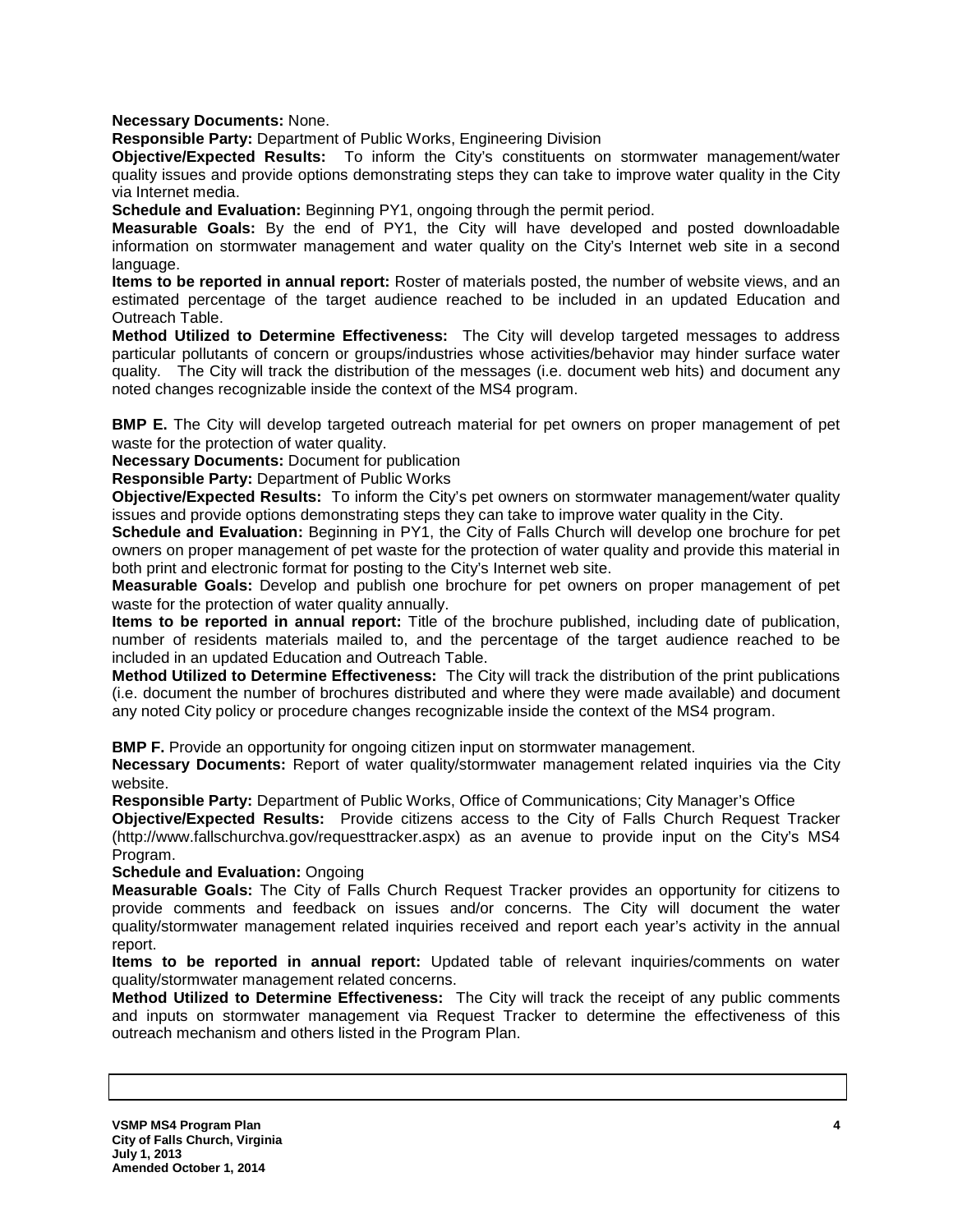# **MCM#2: Public Involvement/Participation**

**BMP A.** Follow public notice requirements for the City Council's meeting(s) regarding the implementation of the City's Phase II General Permit.

**Necessary Documents:** Public Notice of upcoming meetings.

**Responsible Party:** Department of Public Works, City Clerk's Office

**Objective/Expected Results:** To inform the City's citizens and businesses of the City's MS4 program and the components crafted in the program plan and to provide an opportunity for public input on the MS4 Program Plan.

**Schedule and Evaluation:** Ongoing

**Measurable Goals:** Provide public notice as required by the City Code.

**Items to be reported in annual report:** A table of City Council meetings held including the topic(s) of discussion.

**Method Utilized to Determine Effectiveness:** The City will track the receipt of any public comments, inputs and suggestions provided on the MS4 Program Plan via public hearings to determine the effectiveness of this outreach mechanism.

**BMP B.** Provide an opportunity for ongoing citizen input on stormwater management.

**Necessary Documents:** Report of water quality/stormwater management related inquiries via the City website.

**Responsible Party:** Department of Public Works, Office of Communications; City Manager's Office

**Objective/Expected Results:** Provide citizens access to the City of Falls Church Request Tracker (http://www.fallschurchva.gov/requesttracker.aspx) as an avenue to provide input on the City's MS4 Program.

**Schedule and Evaluation:** Ongoing

**Measurable Goals:** The City of Falls Church Request Tracker provides an opportunity for citizens to provide comments and feedback on issues and/or concerns. The City will document the water quality/stormwater management related inquiries received and report each year's activity in the annual report.

**Items to be reported in annual report:** Updated table of relevant inquiries/comments on water quality/stormwater management related concerns.

**Method Utilized to Determine Effectiveness:** The City will track the receipt of any public comments and inputs on stormwater management via Request Tracker to determine the effectiveness of this outreach mechanism and others listed in the Program Plan.

**BMP C.** Provide stormwater management/water quality informational updates to the citizen-based Environmental Services Council (ESC) and solicit input on the MS4 Program Plan and the Annual Reports from the ESC.

**Necessary Documents:** Report of water quality/stormwater management related topics addressed with the ESC.

**Responsible Party:** Department of Public Works

**Objective/Expected Results:** Provide MS4 Program Plan and Annual Report information to a citizenbased advisory council and solicit input on the Program Plan from the same council on a regular basis to ensure citizen input into the program.

**Schedule and Evaluation:** Ongoing, provide at least one briefing annually.

**Measurable Goals:** The City of Falls Church Environmental Services Council is a standing commission comprised of nine (9) citizens, who meet monthly to provide policy input to the City Council on Environmental issues, including stormwater. The City will document the water quality/stormwater management related briefings that staff provide to the ESC.

**Items to be reported in annual report:** List of water quality/stormwater management topics discussed with the ESC.

**Method Utilized to Determine Effectiveness:** The City will track the receipt of any comments, inputs and suggestions provided on the MS4 Program Plan and/or Annual Reports via the ESC to determine the effectiveness of this outreach mechanism.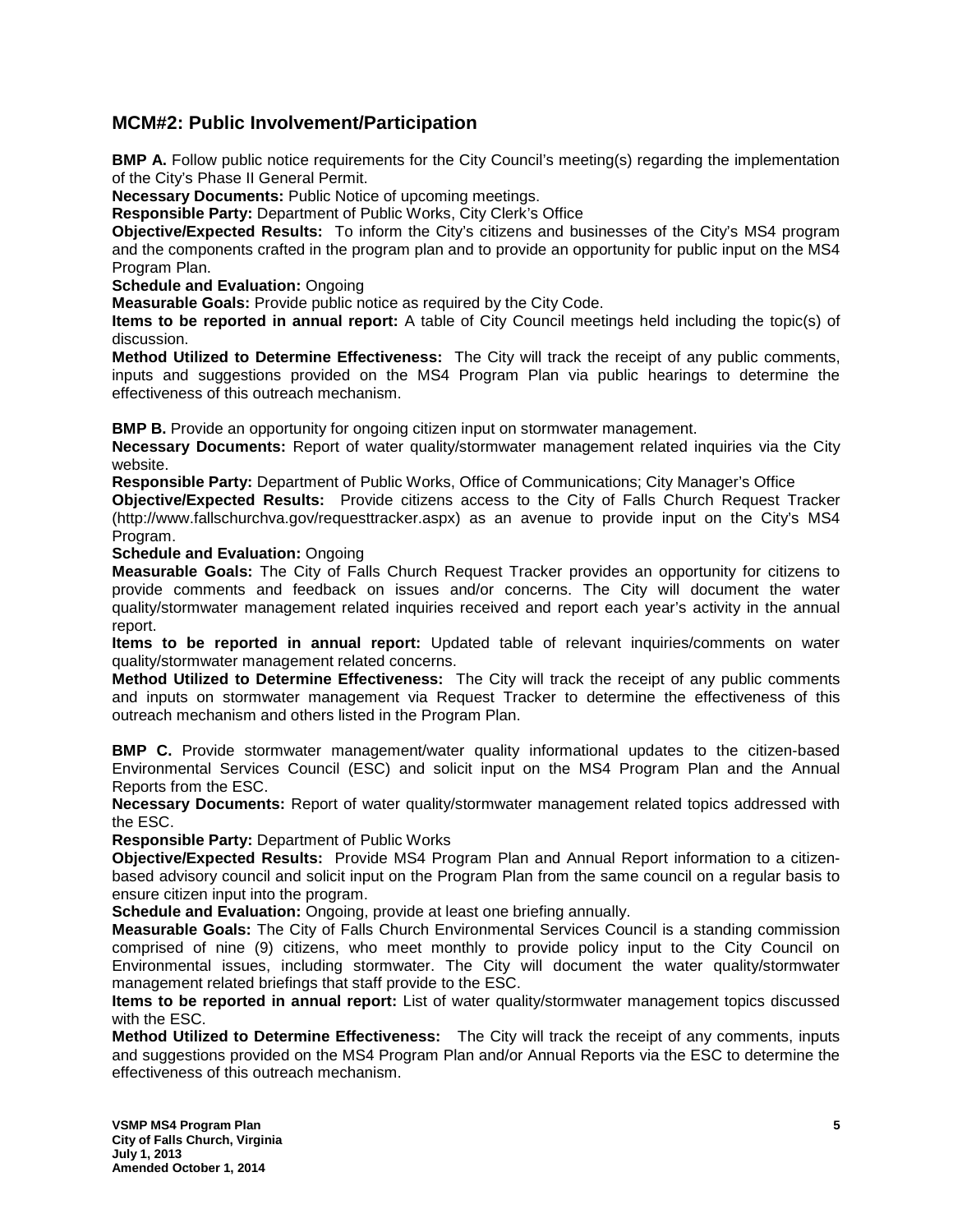**BMP D.** Schedule and hold Habitat Restoration Events in City parks and public right-of-ways in or near stream corridors and flood plains to remove harmful invasive species and replant with native species for the purpose of stormwater control, erosion control and habitat restoration.

**Necessary Documents:** Public notices for Events

**Responsible Party:** Department of Public Works

**Objective/Expected Results:** Provide a hands-on public involvement experience for the citizens of the City that allows for an educational opportunity for participants in the areas of environmental stewardship, with an emphasis on stormwater control, erosion control, and habitat restoration.

**Schedule and Evaluation:** Beginning in PY1, the City of Falls Church will hold at least two Habitat Restoration Events to include public participants.

**Measurable Goals:** The City will hold at least two Habitat Restoration Events annually.

**Items to be reported in annual report:** In each permit year, for each of the two events, the City will report the area of invasive plant removal and the number of participants.

**Method Utilized to Determine Effectiveness:** Effectiveness of this BMP will be measured by how many citizens, civic groups, etc. participate in the event.

**BMP E.** Promote Village Preservation and Improvement Society (VPIS) Neighborhood Tree Program planting events

**Necessary Documents:** Public notices for Events

**Responsible Party:** Department of Public Works

**Objective/Expected Results:** Promote a hands-on public involvement experience for the citizens of the City that allows for an educational opportunity for participants in the areas of environmental stewardship, with an emphasis on revegetation of the urban canopy and habitat restoration. City staff will attend to discuss the importance of trees to stormwater with public participants.

**Schedule and Evaluation:** Beginning in PY1, the City of Falls Church will promote at least one Neighborhood Tree Program planting event.

**Measurable Goals:** In each permit year the City will promote and attend planting events.

**Items to be reported in annual report:** Notification of the event, the number of trees planted, and the number of participants.

**Method Utilized to Determine Effectiveness:** Effectiveness of this BMP will be measured by how many citizens, civic groups, etc. participate in the event.

**BMP F. Promote City-Wide Cleanups** 

**Necessary Documents:** Public notices for Events, tracking number of volunteers, and amount of debris collected

**Responsible Party:** Department of Public Works

**Objective/Expected Results:** Encourage and promote adopt a spot groups and citizens of the City to participate in the Fall and Spring City-Wide Cleanup. Cleanups remove litter from roadways, streambeds, and parks throughout the City as well as unwanted invasive species in a number of our City Parks. City staff attends and discusses the importance of properly disposing of refuse and recycling.

**Schedule and Evaluation:** Beginning in PY1, the City of Falls Church will promote two City-wide cleanups annually.

**Measurable Goals:** In each permit year the City will promote and attend cleanup events.

Items to be reported in annual report: Notification of the event, the amount of debris removed from the watershed, and the number of participants.

**Method Utilized to Determine Effectiveness:** Effectiveness of this BMP will be measured by how many citizens, civic groups, etc. participate in the event and the amount of debris removed.

**BMP G.** Provide the City's MS4 Program Plan on the City's Internet web site and provide hard copies of the MS4 Program Plan in select public buildings.

**Necessary Documents:** City of Falls Church MS4 Program Plan **Responsible Party:** Department of Public Works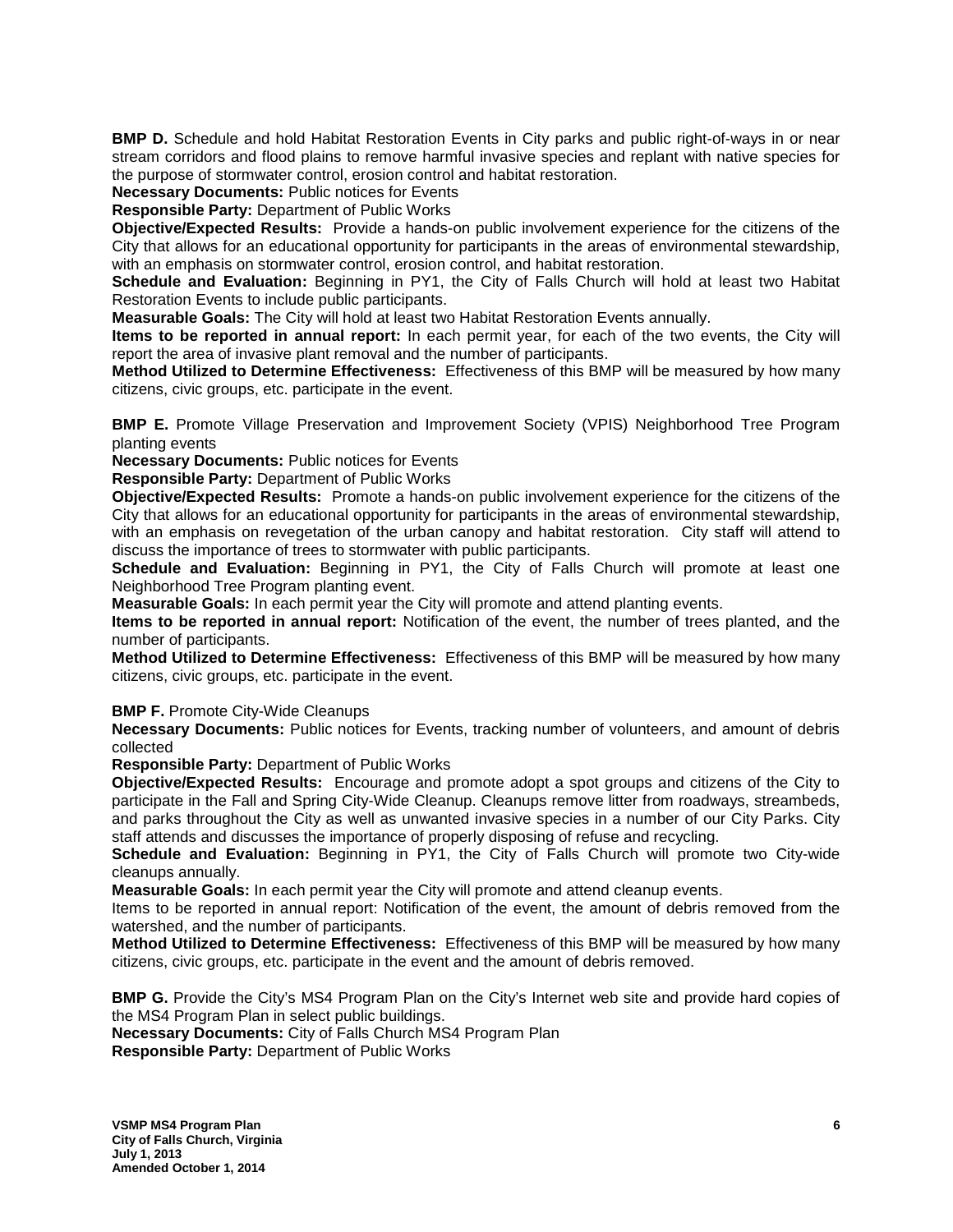**Objective/Expected Results:** Provide citizens and City constituents with the opportunity to become more familiar with the City's MS4 Program Plan and increase awareness of the City's efforts to improve water quality.

**Schedule and Evaluation:** Ongoing, the City of Falls Church will post the MS4 Program Plan on its Internet web site [\(http://www.fallschurchva.gov\)](http://www.fallschurchva.gov/) and will provide hard copies of the plan for viewing at the City Hall building.

**Measurable Goals:** Provide the MS4 Program Plan as indicated.

**Items to be reported in annual report:** Roster of materials posted to be included in an updated Education and Outreach Table.

**Method Utilized to Determine Effectiveness:** The City will track the distribution of the MS4 Program Plan via the Internet (i.e. document web hits) and document any comments and/or suggestions generated by publication of the document received via written or electronic communications.

**BMP H.** Develop and maintain a Public Education and Outreach Plan

**Necessary Documents:** Public Education and Outreach Plan

**Responsible Party:** Department of Public Works

**Objective/Expected Results:** Beginning in PY2, maintain a plan that focuses on the City's three highpriority water quality issues and works to reach at least 20% of the target audience with relevant messages and materials

**Schedule and Evaluation:** Ongoing, the City will evaluate and update the plan annually to meet its objective

**Measurable Goals:** The City will annually present outreach on the three high-priority water quality issues **Items to be reported in annual report:** Table of outreach materials utilized and methods by which they were distributed

**Method Utilized to Determine Effectiveness:** The City will evaluate and determine if 20% of the target audience is being reached

## **MCM#3: Illicit Discharge Detection and Elimination**

**BMP A.** Promote, publicize, and facilitate public reporting of illicit discharges.

**Necessary Documents:** Outreach materials for the City's website.

**Responsible Party:** Department of Public Works, Office of Communications

**Objective/Expected Results:** Promote the City's Request Tracker system in the community so residents can easily report illicit discharges.

**Schedule and Evaluation:** Ongoing

**Measurable Goals:** The City of Falls Church Request Tracker provides an opportunity for citizens to provide comments and feedback on issues and/or concerns via the website. The City will promote the service via the website and social media and then document the water quality/stormwater management related inquiries received and report each year's activity in the annual report.

**Items to be reported in annual report:** Updated table of relevant inquiries/comments on water quality/stormwater management related concerns.

**Method Utilized to Determine Effectiveness:** The City will track the receipt of any public comments and inputs on stormwater management via Request Tracker to determine the effectiveness of this outreach mechanism and others listed in the Program Plan.

**BMP B.** Complete an updated City storm drain map showing the City's storm water outfalls and State waters with HUCs and impairments to which those storm water outfalls discharge. Maintain the acreage and land use of watersheds for each outfall.

**Necessary Documents:** Updated maps.

**Responsible Party:** Department of Public Works, Engineering Division

**Objective/Expected Results:** Document the City's MS4 outfalls and locate them geographically.

**Schedule and Evaluation:** Annually, update storm drain maps to reflect new construction, modifications and field observations.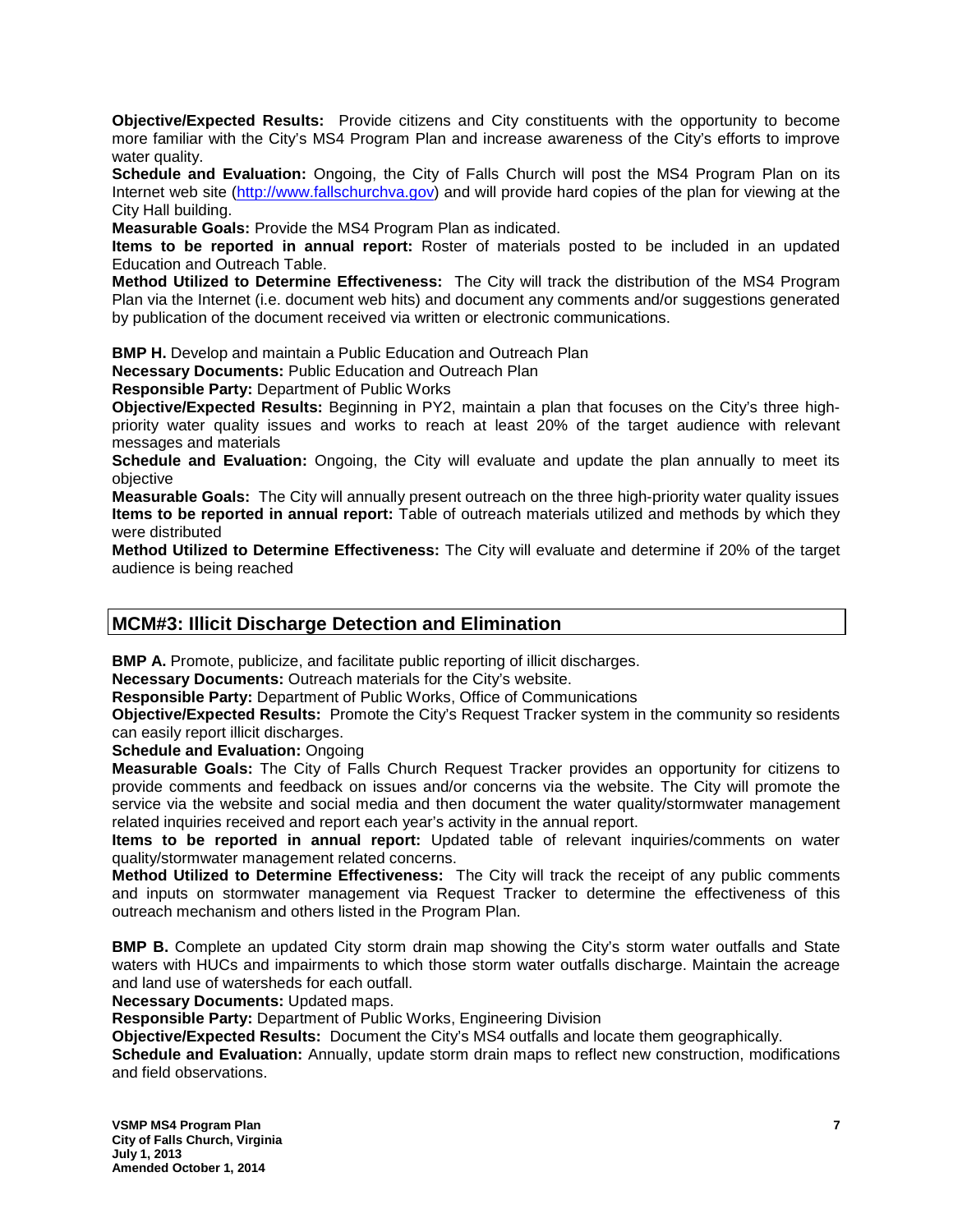**Measurable Goals:** Completed mapping by the end of PY2. Afterwards update annually.

**Items to be reported in annual report:** Updates completed with new map and table.

**Method Utilized to Determine Effectiveness:** The City will rely on Virginia DEQ review of the MS4 outfall map and associated statistics gathered for feedback and confirmation of this component's compliance with the General Permit.

**BMP C.** Notify in writing the downstream MS4 of any known physical interconnection

**Necessary Documents:** Updated stormwater mapping

**Responsible Party:** Department of Public Works

**Objective/Expected Results:** Sharing of information between local MS4s for potential collaborative efforts.

**Schedule and Evaluation:** Ongoing

**Measurable Goals:** By the end of PY2, send written notification of known physical interconnections. Afterward, send written notification immediately after an update to stormwater mapping that contains a newly found interconnection.

**Items to be reported in annual report:** A copy of the letter to interconnected MS4s when applicable.

**Method Utilized to Determine Effectiveness:** The City will rely on Virginia DEQ review of the MS4 outfall map and associated statistics gathered for feedback and confirmation of this component's compliance with the General Permit

**BMP D.** Develop and implement a program for illicit discharge detection that includes written procedures to detect, identify, and address unauthorized nonstormwater discharges.

**Necessary Documents:** IDDE Manual and SOP; Table of observed outfalls in City streams, updated once per year.

**Responsible Party:** Department of Public Works, Engineering Division

**Objective/Expected Results:** Develop and implement a new program to identify potential illicit discharges into the City's MS4.

**Schedule and Evaluation:** By end of PY2, revise/update the existing IDDE Manual to comply with the new MS4 Permit requirements. Continue ongoing outfall inspections of the City's open channel stream reaches to examine the outfalls discharging directly to the stream

**Measurable Goals:** By the end of PY2 complete revisions to IDDE Manual and SOP. Annually conduct a stream walk of open channel streams to examine outfalls discharging directly to those streams.

**Items to be reported in annual report:** Updated Manual and SOP. Updated table of observed outfalls in City streams and a summary of the outcomes of any suspected illicit discharge investigations.

**Method Utilized to Determine Effectiveness:** The City will evaluate the number of potential illicit discharges identified each year and review how each was addressed.

**BMP E.** Develop targeted outreach materials for industries located in the City of Falls Church that are particularly susceptible to illicit discharges to the storm sewer system.

**Necessary Documents:** City IDDE evaluation noting industries of concern for illicit discharges. Printed outreach materials.

**Responsible Party:** Department of Public Works, Engineering Division

**Objective/Expected Results:** To inform the City's industries on the legal and environmental issues surrounding illicit discharges into the City's MS4 and to provide options demonstrating steps they can take to avoid illicit discharges in the City via print media.

**Schedule and Evaluation:** Develop a new printed outreach tool in PY2 for the automotive industry. Work with the Office of the Commissioner of Revenue to develop a good address list for the chosen industry.

**Measurable Goals:** By the end of PY2, develop, print, and disburse printed outreach materials to automotive industries located in the City of Falls Church.

**Items to be reported in annual report:** Copy of disbursement list for outreach materials.

**Method Utilized to Determine Effectiveness:** The City will evaluate the list of recipients of the targeted illicit discharge materials against those potential illicit discharges identified in BMP D. Where necessary, the City may then further refine the illicit discharge message's targeting.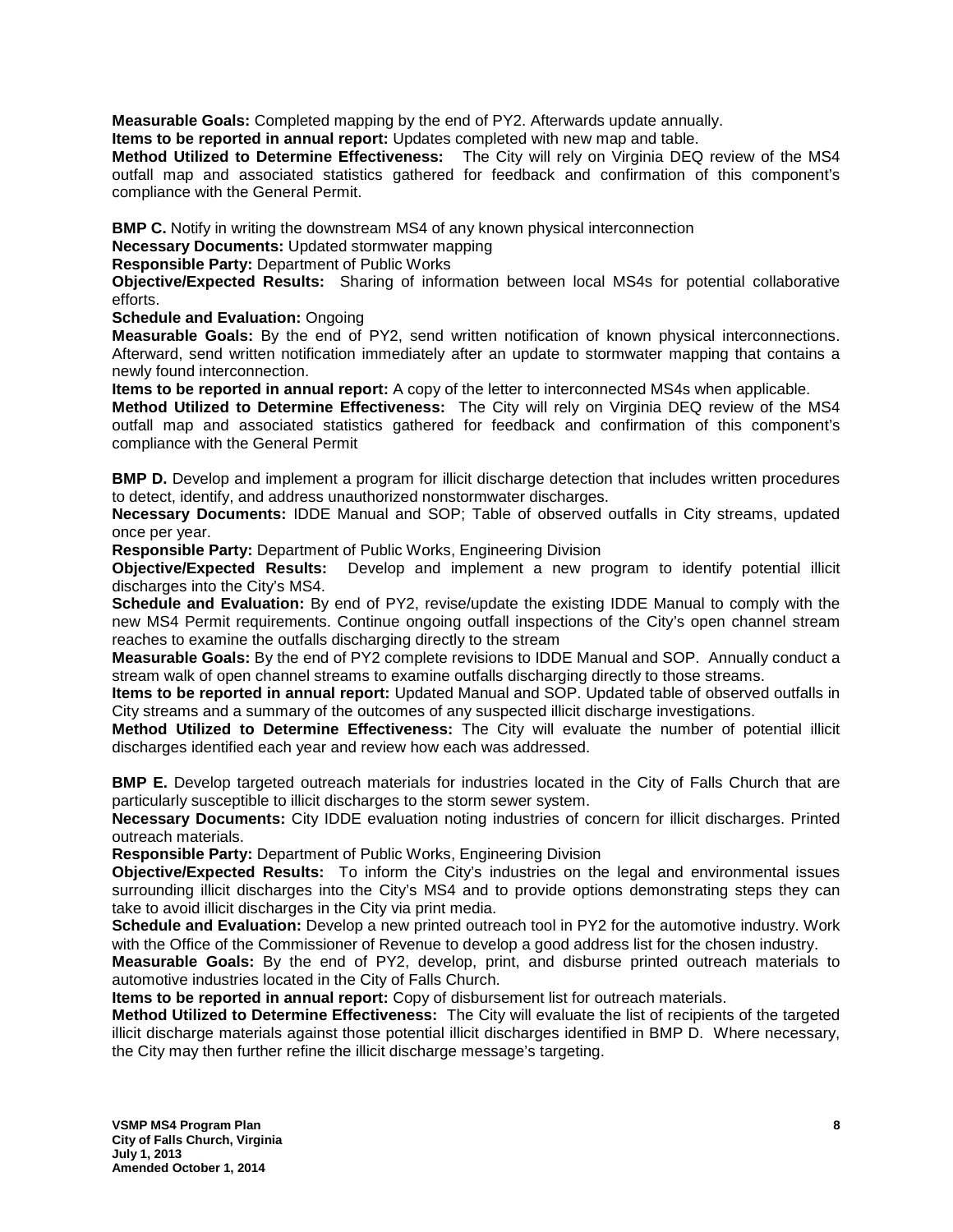**BMP F.** Adopt and evaluate City Code that clearly prohibits illicit discharges to the City's storm sewer system.

**Necessary Documents:** City Code

**Responsible Party:** Department of Public Works

**Objective/Expected Results:** To establish specific language in the City Code that prohibits illicit discharges to the City's storm sewer system and provides for civil and/or criminal remedies and enforcement of same.

**Schedule and Evaluation:** Complete Code amendment process by the conclusion of PY1.

**Measurable Goals:** By the end of PY1, the City will amend the City Code to clearly prohibit illicit discharges to the City's storm sewer system and provide for civil and/or criminal penalties and City enforcement capabilities for violation of the Code section.

**Items to be reported in annual report:** Copy of the amended Code section.

**Method Utilized to Determine Effectiveness:** The City will evaluate the number of potential illicit discharges identified each year and report on how each was addressed as required in the General Permit.

## **MCM#4: Construction Site Stormwater Runoff Control**

**BMP A.** Maintain a consistently rated Erosion and Sediment (E&S) Control Program.

**Necessary Documents:** City Code; Notice of consistency from the Virginia Department of Environmental Quality.

**Responsible Party:** Department of Public Works, Engineering Division

**Objective/Expected Results:** To effectively manage erosion and sediment control on new and redevelopment projects disturbing 2,500 square feet or more of land or any land disturbance in the Resource Protection Area in order to protect the City's surface water quality.

**Schedule and Evaluation:** Beginning in PY1 and continuing throughout the permit cycle

**Measurable Goals:** The City will enforce Chapter 35 of the City Code with respect to E&S and maintain a consistently-rated Erosion and Sediment Control program. Track land disturbance, subsequent inspections, and enforcement actions.

**Items to be reported in annual report:** Consistency status with documentation will be noted in each annual report. Land disturbance reports, acres disturbed, number of inspections, and a summary of enforcement actions.

**Method Utilized to Determine Effectiveness:** Documentation received from DEQ through the agency's periodic review of the City's E&S program.

**BMP B.** Develop written policies and procedures for construction site stormwater runoff control

**Necessary Documents:** Falls Church Stormwater Management Handbook

**Responsible Party:** Department of Public Works, Engineering Division

**Objective/Expected Results:** To review existing City policies and procedures and then consolidate into a single document.

**Schedule and Evaluation:** Complete by the end of PY2.

**Measurable Goals:** The City will revise existing documents and combine into the Falls Church Stormwater Management Handbook by the end of PY2.

**Items to be reported in annual report:** A copy of the Falls Church Stormwater Management Handbook

**Method Utilized to Determine Effectiveness:** The City will rely on Virginia DEQ review of the handbook for feedback and confirmation of this component's compliance with the General Permit

**BMP C.** Promote, publicize, and facilitate public reporting of erosion and sediment concerns.

**Necessary Documents:** Outreach materials for the City's website.

**Responsible Party:** Department of Public Works, Office of Communications

**Objective/Expected Results:** Promote the City's Request Tracker system in the community so residents can easily report concerns regarding potential water quality and compliance issues.

**Schedule and Evaluation:** Ongoing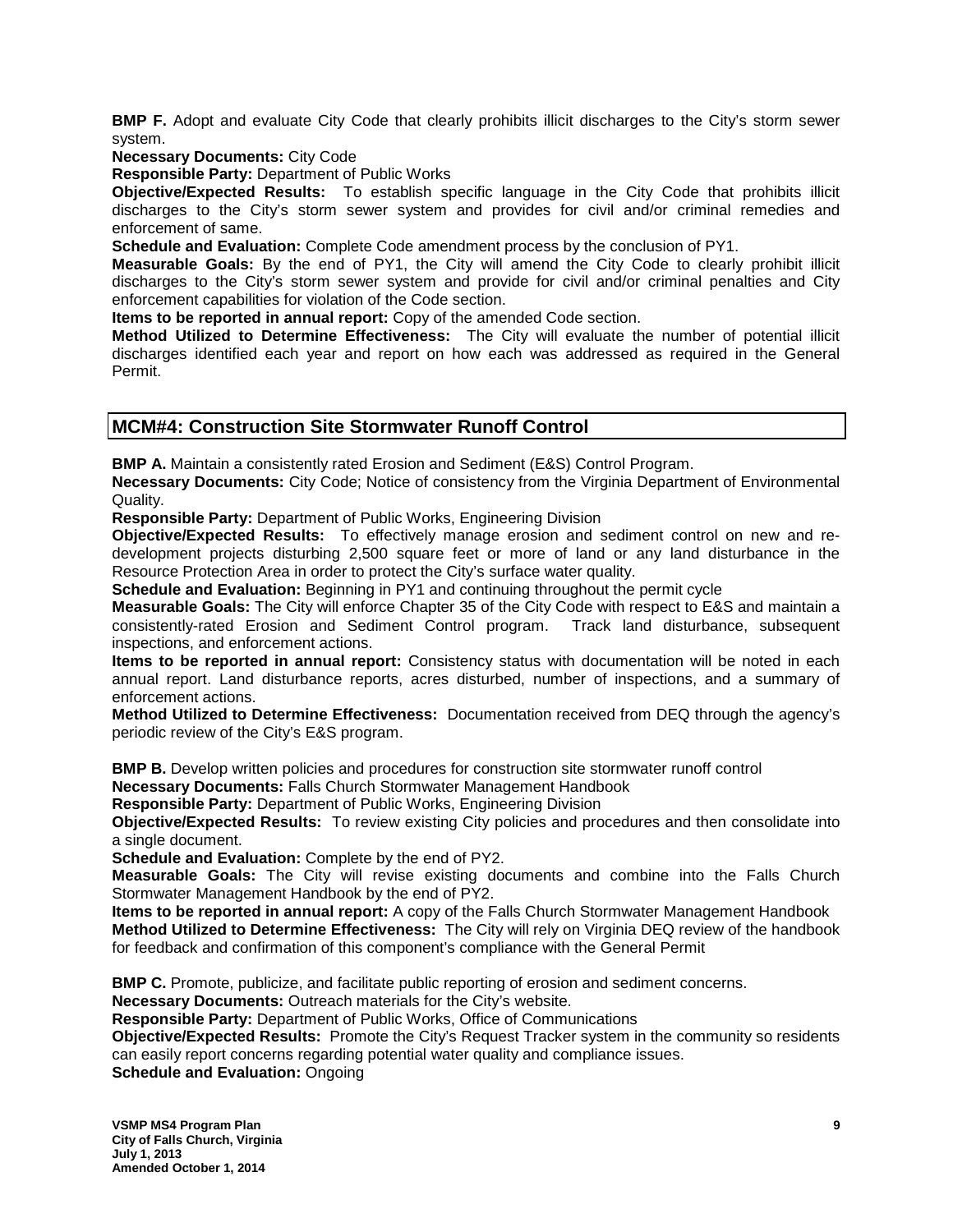**Measurable Goals:** The City of Falls Church Request Tracker provides an opportunity for citizens to provide comments and feedback on issues and/or concerns via the website. The City will promote the service via the website and social media and then document the water quality/stormwater management related inquiries received and report each year's activity in the annual report.

**Items to be reported in annual report:** Updated table of relevant inquiries/comments on water quality/stormwater management related concerns.

**Method Utilized to Determine Effectiveness:** The City will track the receipt of any public comments and inputs on stormwater management via Request Tracker to determine the effectiveness of this outreach mechanism and others listed in the Program Plan.

## **MCM#5: Post-Construction Stormwater Management in New Development and Redevelopment**

**BMP A.** Maintain a consistent rated Chesapeake Bay Preservation Program.

**Necessary Documents:** City Code; Notice of consistency from the Virginia Department of Environmental Quality.

**Responsible Party:** Department of Public Works

**Objective/Expected Results:** To effectively manage Chesapeake Bay Preservation regulations on new and re-development projects disturbing 2,500 square feet or more of land or any land disturbance in the Resource Protection Area in order to protect the City's surface water quality.

**Schedule and Evaluation:** Beginning in PY1 and continuing throughout the permit cycle

**Measurable Goals:** The City will enforce Chapter 35 of the City Code with respect to the Chesapeake Bay Preservation Program.

**Items to be reported in annual report:** Consistency status with documentation will be noted in each annual report.

**Method Utilized to Determine Effectiveness:** Documentation received from DEQ through the agency's periodic review of the City's Chesapeake Bay Preservation Area program.

**BMP B.** Maintain an inventory of all known stormwater management facilities

**Necessary Documents:** Spreadsheet with inventory of stormwater management facilities located in the City of Falls Church.

**Responsible Party:** Department of Public Works

**Objective/Expected Results:** Identify, geographically locate, and track all known stormwater management facilities and stormwater BMPs in the City so as to administer the requirements that ensure their proper operation and maintenance.

**Schedule and Evaluation:** Ongoing

**Measurable Goals:** The City will document the number of stormwater quality BMPs located in the City of Falls Church

**Items to be reported in annual report:** Updated list of current BMPs in the City.

**Method Utilized to Determine Effectiveness:** Implementation of the City's facility assessment program will determine BMP effectiveness.

**BMP C.** Require Stormwater BMP agreements are entered into and executed prior to issuing building permits where BMPs are required to meet the Chesapeake Bay Act requirements.

**Necessary Documents:** Spreadsheet with inventory of stormwater quality BMPs located in the City of Falls Church.

**Responsible Party:** Department of Public Works

**Objective/Expected Results:** Implementation will ensure that stormwater BMP owners are conducting appropriate maintenance on their facilities to ensure provision of stormwater quality treatment for all land disturbing projects greater than 2,500 square feet.

**Schedule and Evaluation:** Ongoing

**Measurable Goals:** The City will require 100% of new stormwater quality BMPs located in the City of Falls Church to have maintenance agreements.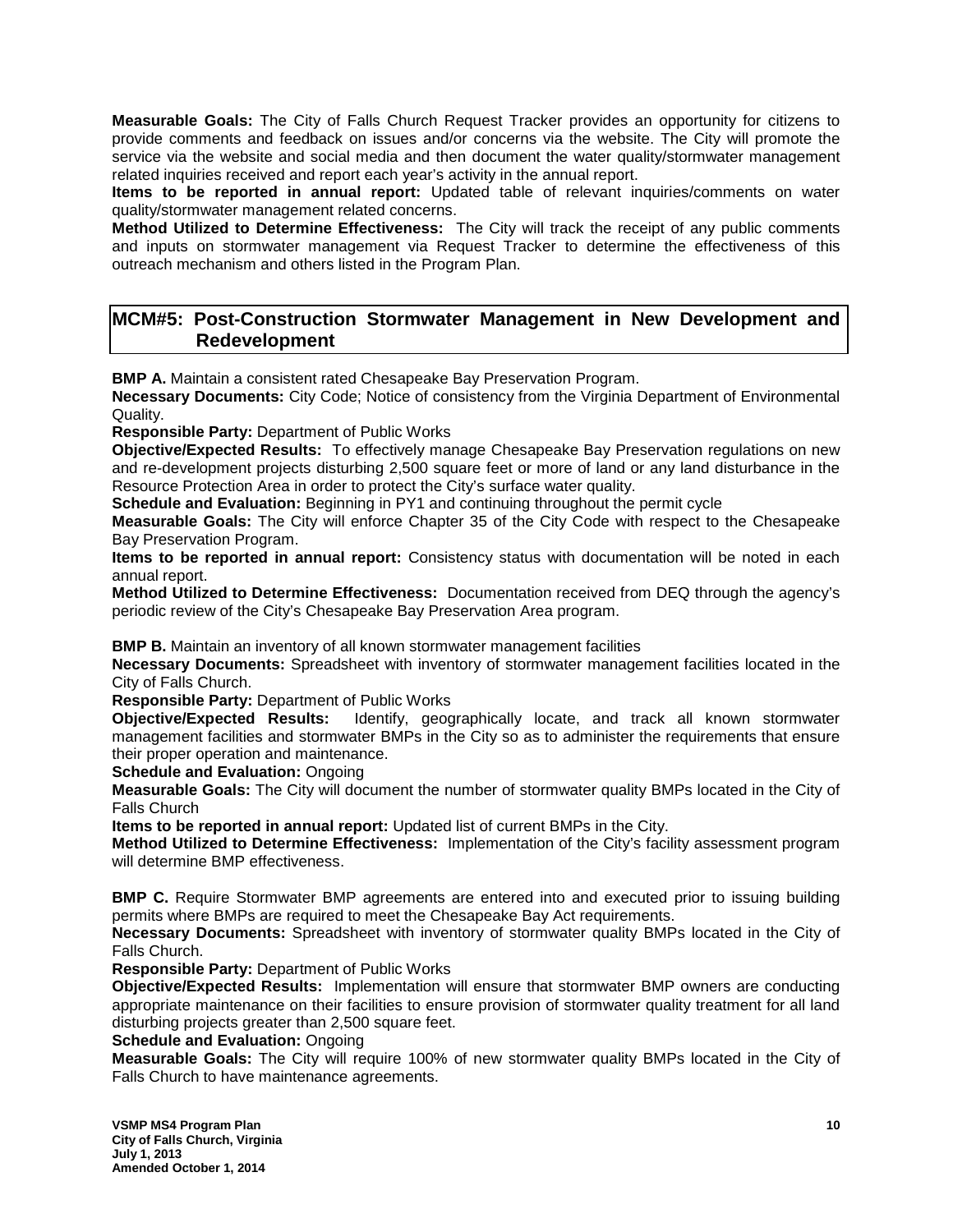**Items to be reported in annual report:** Updated list of current BMPs in the City.

**Method Utilized to Determine Effectiveness:** Documentation of BMPs implemented on each developed or re-developed parcel.

**BMP D.** Require adequate long-term operation and maintenance by the owner of stormwater management facilities

**Necessary Documents:** Spreadsheet with inventory of stormwater quality BMPs located in the City of Falls Church.

**Responsible Party:** Department of Public Works, Engineering Division.

**Objective/Expected Results:** Implementation will ensure that stormwater BMP owners are conducting appropriate maintenance on their facilities. The City will review existing City BMP inspection policies and procedures and then consolidate into a single document.

**Schedule and Evaluation:** Complete by the end of PY2

**Measurable Goals:** The City will revise existing documents and combine into the Falls Church Stormwater Management Handbook by the end of PY2. The City will continue to inspect all facilities at least once per permit cycle.

**Items to be reported in annual report:** Summary of stormwater management facilities inspected and enforcement actions.

**Method Utilized to Determine Effectiveness:** Documentation of maintenance activities performed and/or enforcement actions initiated by the City on each managed facility.

**BMP E.** Require adequate long-term operation and maintenance by operator-owned stormwater management facilities

**Necessary Documents:** Spreadsheet with inventory of stormwater quality BMPs owned by the City of Falls Church.

**Responsible Party:** Department of Public Works, Engineering Division.

**Objective/Expected Results:** Implementation will ensure that the City is conducting appropriate maintenance on their facilities annually. The City will review existing City BMP inspection policies and procedures and then consolidate into a single document.

**Schedule and Evaluation:** Complete by the end of PY2

**Measurable Goals:** The City will revise existing documents and combine into the Falls Church Stormwater Management Handbook by the end of PY2. The City will continue to inspect their facilities annually.

**Items to be reported in annual report:** Summary of stormwater management facilities inspected and enforcement actions.

**Method Utilized to Determine Effectiveness:** Documentation of maintenance activities performed and/or enforcement actions initiated by the City on each managed facility.

**BMP F.** Develop written policies and procedures for construction site stormwater runoff control

**Necessary Documents:** Falls Church Stormwater Management Handbook

**Responsible Party:** Department of Public Works, Engineering Division

**Objective/Expected Results:** To review existing City policies and procedures and then consolidate into a single document.

**Schedule and Evaluation:** Complete by the end of PY2.

**Measurable Goals:** The City will revise existing documents and combine into the Falls Church Stormwater Management Handbook by the end of PY2.

**Items to be reported in annual report:** A copy of the Falls Church Stormwater Management Handbook **Method Utilized to Determine Effectiveness:** The City will rely on Virginia DEQ review of the handbook for feedback and confirmation of this component's compliance with the General Permit

## **MCM#6: Pollution Prevention/Good Housekeeping for Municipal Operations**

**BMP A.** Conduct street sweeping for City streets to remove potential pollutants.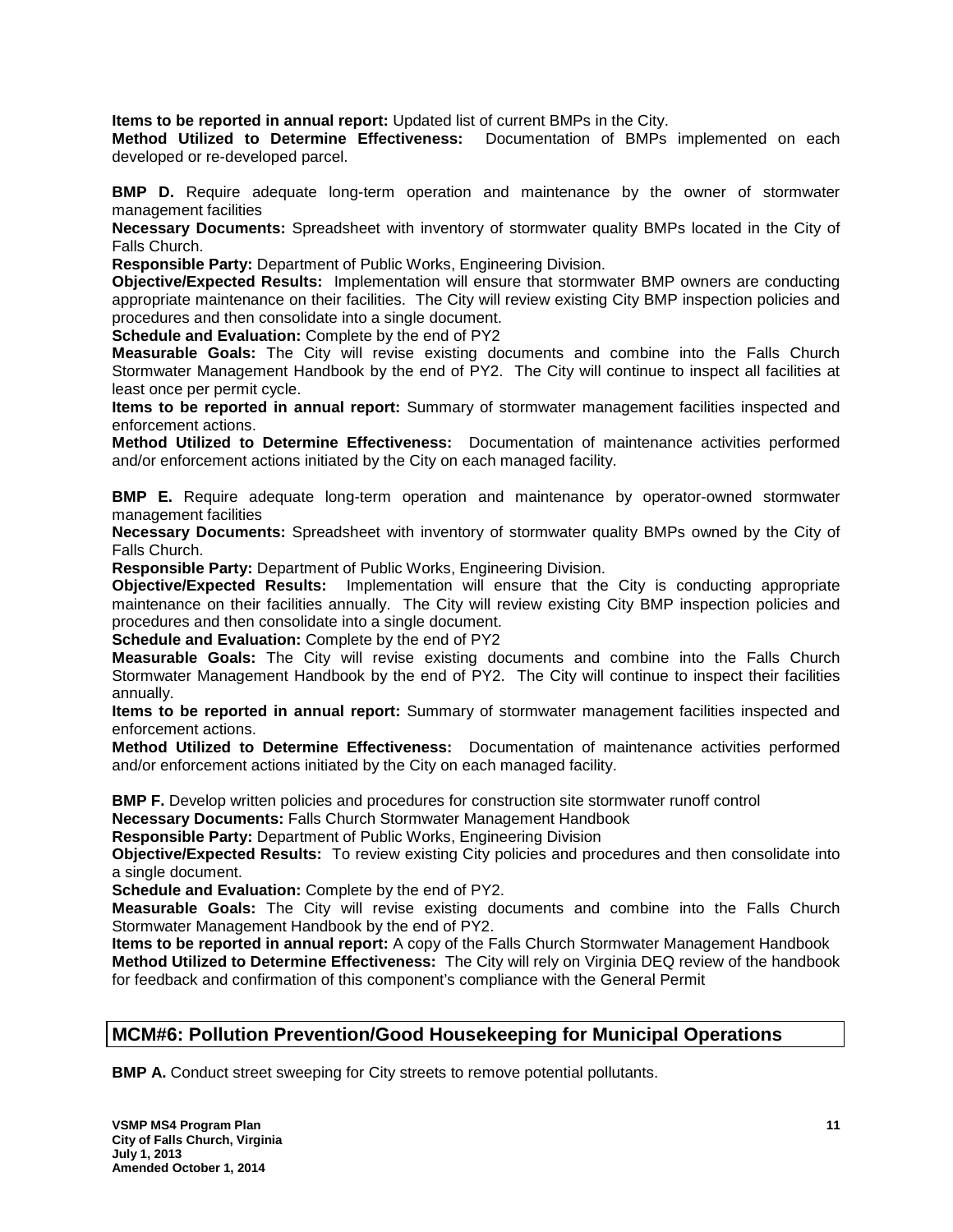**Necessary Documents:** Municipal Pollution Prevention Activities Table

**Responsible Party:** Department of Public Works

**Objective/Expected Results:** To remove pollutants from roadways and parking areas that may otherwise be introduced into the City's MS4 during rainfall events.

**Schedule and Evaluation:** Beginning in PY1, the City of Falls Church will sweep City streets up to twice per year.

**Measurable Goals:** By the end of PY1, initiate biannual street sweeping for City streets.

**Items to be reported in annual report:** Documentation of street sweeping material removed each year will be reported in a Municipal Pollution Prevention Activities Table.

**Method Utilized to Determine Effectiveness:** Documentation of street sweeping materials removed each year. The quantity of materials removed will be calculated by multiplying the number of loads times the weight of the first load.

**BMP B.** Incorporate stormwater quality management information into ongoing employee training/safety programs. Document all water quality training activities.

**Necessary Documents:** Training Schedule and Program; Municipal Pollution Prevention Activities Table **Responsible Party:** Department of Public Works

**Objective/Expected Results:** Ensure that City employees are trained on best practices in their operational areas of responsibility to reduce or eliminate stormwater pollution or other potential water quality impairments through the execution of their tasks and duties.

**Schedule and Evaluation:** Beginning in PY1, the City of Falls Church will provide water quality protection/pollution prevention training for all City operations employees whose job assignments have the potential to impact stormwater.

**Measurable Goals:** By the end of PY1, develop a Training Schedule and Program.

**Items to be reported in annual report:** Summary of training provided, including roster of training attendees.

**Method Utilized to Determine Effectiveness:** Documentation of training provided for City employees and tracking of any water quality compromising events caused by City staff will inform effectiveness and guide future training.

**BMP C.** Identify high-priority, City-owned and operated facilities with a specific emphasis on illicit discharges.

**Necessary Documents:** Facilities Assessment study

**Responsible Party:** Department of Public Works

**Objective/Expected Results:** Evaluate stormwater pollution potential posed by City-owned and operated facilities with respect to the new General Permit requirements

**Schedule and Evaluation:** Beginning in PY1, the City of Falls Church will conduct a City-owned and operated facilities assessment to document current practices, procedures, and program elements for stormwater pollution prevention in order to determine if the facility is a high-priority.

**Measurable Goals:** Identify high-priority City-owned and operated facilities by the end of PY1.

**Items to be reported in annual report:** Overview of findings from the Facilities Assessment study.

**Method Utilized to Determine Effectiveness:** Noted results of the City's investigation and eventual implementation of next steps.

**BMP D.** Develop and implement a Stormwater Pollution Prevention Plan (SWPPP) for high-priority, Cityowned and operated facilities

**Necessary Documents:** Facilities Assessment study

**Responsible Party:** Department of Public Works

**Objective/Expected Results:** Evaluate stormwater pollution potential posed by City-owned and operated facilities with a specific emphasis on illicit discharges.

**Schedule and Evaluation:** Beginning in PY3, the City of Falls Church will conduct a high-priority, Cityowned and operated facilities assessment to document current practices, procedures, and program elements for stormwater pollution prevention.

**Measurable Goals:** Complete and implement the SWPPP by the end of PY4.

**Items to be reported in annual report:** Final SWPPP report.